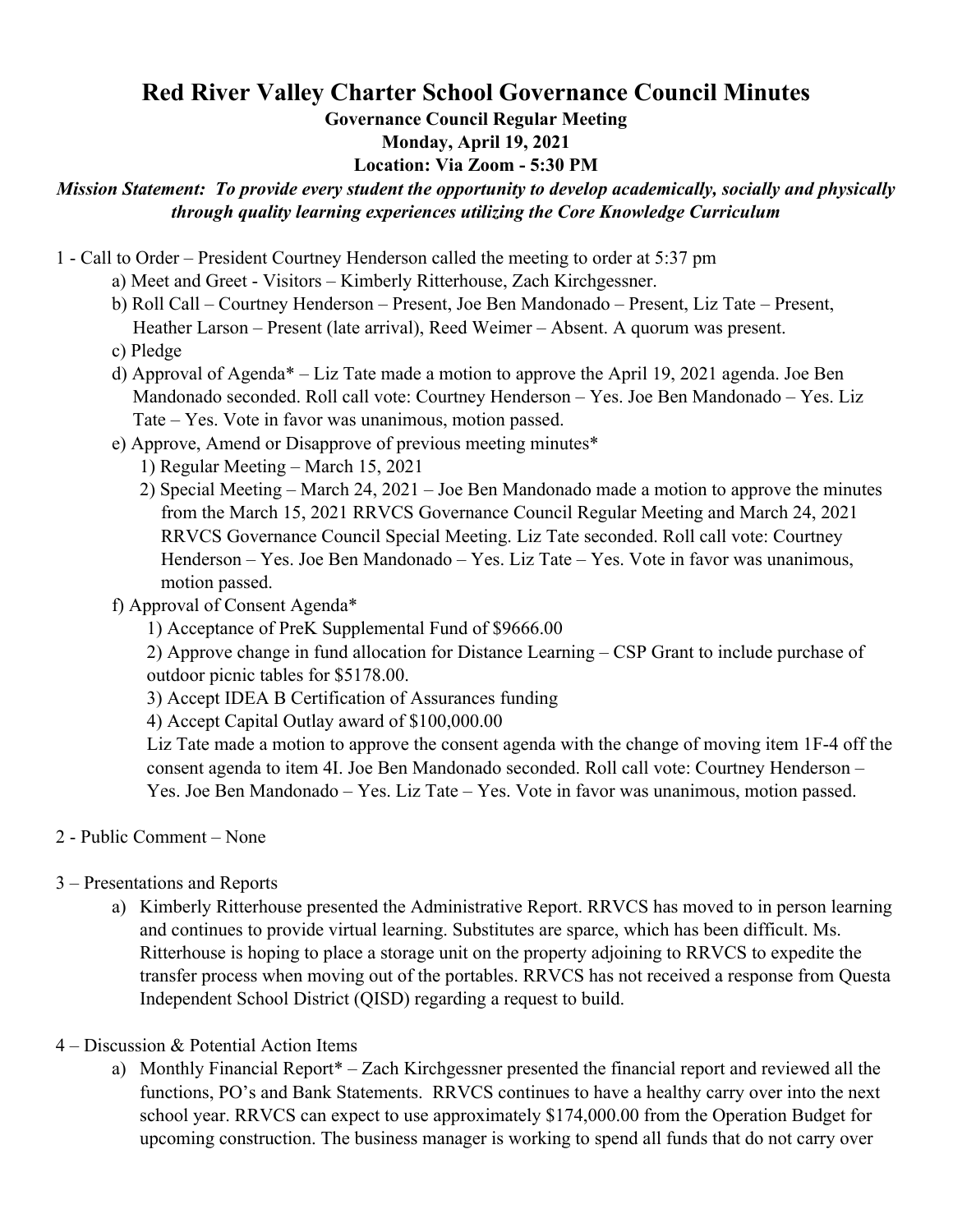into the next fiscal year. Liz Tate made a motion to approve the financial report presented by Zach Kirchgessner. Heather Larson seconded. Roll call vote: Courtney Henderson – Yes. Joe Ben Mandonado – Yes. Liz Tate – Yes. Heather Larson – Yes. Vote in favor was unanimous, motion passed.

- b) Budget Adjustment Requests\* Zach Kirchgessner presented BAR 0036-I and BAR 0037-T. Heather Larson made a motion to approve all BARs. Liz Tate seconded. Roll call vote: Courtney Henderson – Yes. Joe Ben Mandonado – Yes. Liz Tate – Yes. Heather Larson – Yes. Vote in favor was unanimous, motion passed.
- c) Review and Discuss Financial Audit Review -Zach Kirchgessner presented the Audit Review from June 2020. RRVCS had one minor audit finding under the label of 'Other/Non-compliance'. Finding was in relation to re-disbursement of funds after the close of the fiscal year. RRVCS continues to improve each year with fewer audit findings.
- d) Review, Discuss & Vote to approve to updated Enrollment Policy & Procedure\* Ms. Ritterhouse explained a required change to the policy, which would allow children of teachers guaranteed enrollment at RRVCS without entering the enrollment lottery. Liz Tate made a motion to approve the updated Enrollment Policy & Procedure. Heather Larson seconded. Roll call vote: Courtney Henderson – Yes. Joe Ben Mandonado – Yes. Liz Tate – Yes. Heather Larson – Yes. Vote in favor was unanimous, motion passed.
- e) Review & Discuss Corrective Action Plan and Vote to approve updated Procurement Plan for food purchases\* - The council reviewed the Corrective Action Plan and updated Procurement Plan for food purchases. Updates included specific types of businesses that should be more highly considered when making food purchases. Ms. Ritterhouse assured the council that the highest priority will continue to be cost and quality when making purchasing decisions. Liz Tate made a motion approve the updated Procurement Plan. Heather Larson seconded. Roll call vote: Courtney Henderson – Yes. Joe Ben Mandonado – Yes. Liz Tate – Yes. Heather Larson – Yes. Vote in favor was unanimous, motion passed.
- f) Discussion & Vote to amend Nepotism Policy to allow Will Ritterhouse to work in RRVCS front office while school secretary is out, due to substitute shortage\* - Ms. Ritterhouse explained to the council the current difficulty finding substitutes, including in the front office when the school secretary is unavailable. Ms. Ritterhouse asked the council to consider an amendment to the nepotism policy, allowing Will Ritterhouse, the son of Ms. Ritterhouse, to substitute in the front office. Liz Tate asked Ms. Ritterhouse what information would be accessible in this position. Ms. Ritterhouse expressed that sensitive and confidential documents are kept locked and secured, and there are not any substitutes, in the front office, classrooms or otherwise, that have access to such information. The council expressed that if other substitutes other than Will Ritterhouse are available to fill a needed position, they will receive priority. Heather Larson made a motion to amend the Nepotism Policy to allow Will Ritterhouse to work at the RRVCS office if needed through the remainder of the 2020-2021 school year. Liz Tate seconded. Roll call vote: Courtney Henderson – Yes. Joe Ben Mandonado – Yes. Liz Tate – Yes. Heather Larson – Yes. Vote in favor was unanimous, motion passed.
- g) Discuss & Vote to approve an increase in Pre-K enrollment from 10-12 students for the 21-22 school year\* - Ms. Ritterhouse expressed the potential opportunity to increase pre-K enrollment for the upcoming school year. However, if pre-k enrollment exceeds 10 students, a full-time assistant is required by the state. And an increase in pre-enrollment will not raise the SEG, therefore RRVCS will not receive more funding for the increase. The council discussed the cost of a full-time assistant position and the expected budget carry over into next year. Courtney Henderson expressed his desire